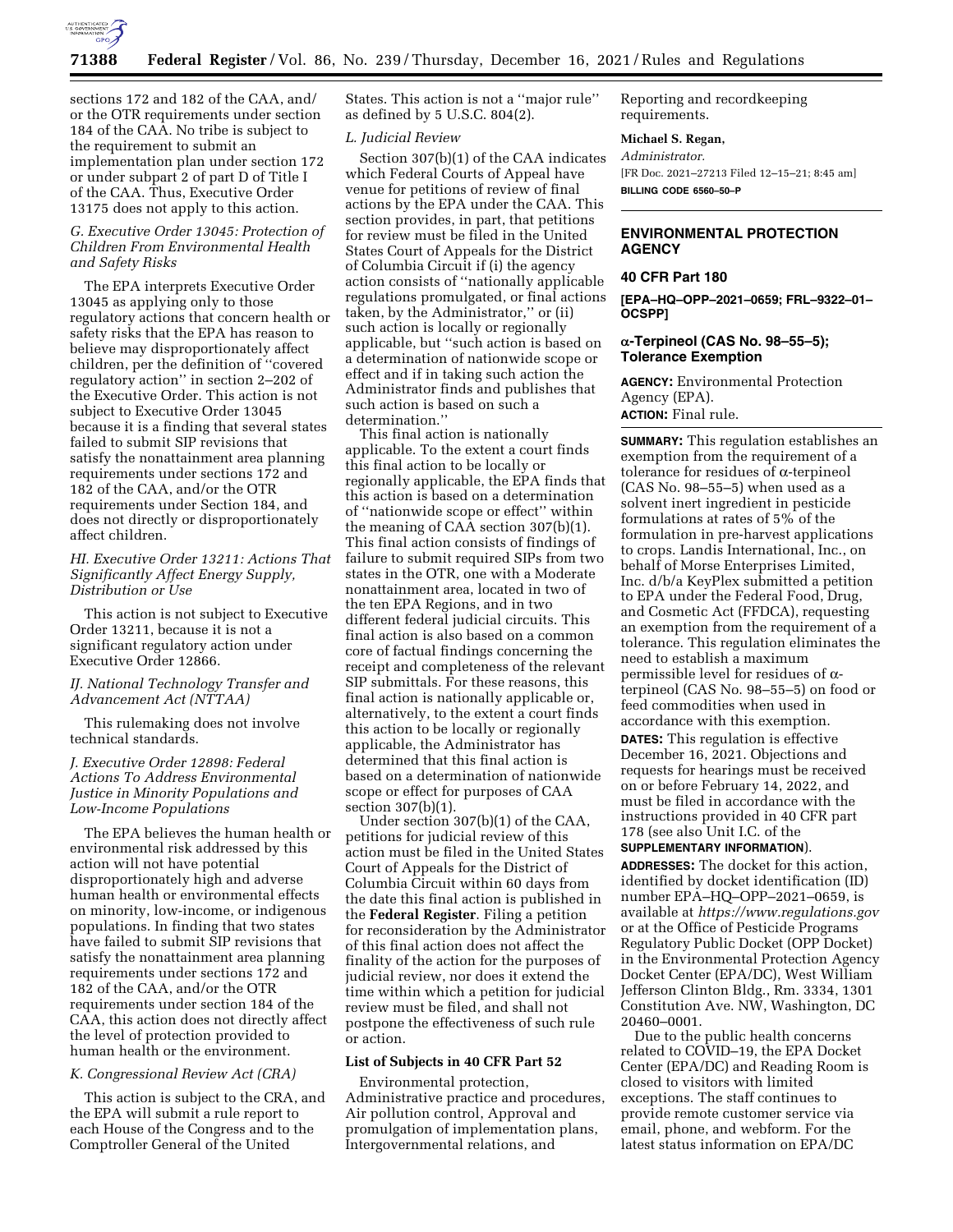services and docket access, visit *[https://](https://www.epa.gov/dockets) [www.epa.gov/dockets](https://www.epa.gov/dockets)*.

**FOR FURTHER INFORMATION CONTACT:**  Michael Goodis, Registration Division (7505P), Office of Pesticide Programs, Environmental Protection Agency, 1200 Pennsylvania Ave. NW, Washington, DC 20460–0001; main telephone number: (703) 305–7090; email address: *[RDFRNotices@epa.gov](mailto:RDFRNotices@epa.gov)*.

# **SUPPLEMENTARY INFORMATION:**

## **I. General Information**

#### *A. Does this action apply to me?*

You may be potentially affected by this action if you are an agricultural producer, food manufacturer, or pesticide manufacturer. The following list of North American Industrial Classification System (NAICS) codes is not intended to be exhaustive, but rather provides a guide to help readers determine whether this document applies to them. Potentially affected entities may include:

• Crop production (NAICS code 111). • Animal production (NAICS code

112). • Food manufacturing (NAICS code 311).

• Pesticide manufacturing (NAICS code 32532).

## *B. How can I get electronic access to other related information?*

You may access a frequently updated electronic version of 40 CFR part 180 through the Office of the Federal Register's e-CFR site at *[https://](https://www.ecfr.gov/current/title-40) [www.ecfr.gov/current/title-40](https://www.ecfr.gov/current/title-40)*.

## *C. Can I file an objection or hearing request?*

Under FFDCA section 408(g), 21 U.S.C. 346a(g), any person may file an objection to any aspect of this regulation and may also request a hearing on those objections. You must file your objection or request a hearing on this regulation in accordance with the instructions provided in 40 CFR part 178. To ensure proper receipt by EPA, you must identify docket ID number EPA–HQ– OPP–2021–0659 in the subject line on the first page of your submission. All objections and requests for a hearing must be in writing, and must be received by the Hearing Clerk on or before February 14, 2022. Addresses for mail and hand delivery of objections and hearing requests are provided in 40 CFR 178.25(b).

In addition to filing an objection or hearing request with the Hearing Clerk as described in 40 CFR part 178, please submit a copy of the filing (excluding any Confidential Business Information (CBI)) for inclusion in the public docket. Information not marked confidential pursuant to 40 CFR part 2 may be disclosed publicly by EPA without prior notice. Submit the non-CBI copy of your objection or hearing request, identified by docket ID number EPA–HQ–OPP– 2021–0659, by one of the following methods.

• *Federal eRulemaking Portal: <https://www.regulations.gov>*. Follow the online instructions for submitting comments. Do not submit electronically any information you consider to be CBI or other information whose disclosure is restricted by statute.

• *Mail:* OPP Docket, Environmental Protection Agency Docket Center (EPA/ DC), (28221T), 1200 Pennsylvania Ave. NW, Washington, DC 20460–0001.

• *Hand Delivery:* To make special arrangements for hand delivery or delivery of boxed information, please follow the instructions at *[https://](https://www.epa.gov/dockets/contacts.html) [www.epa.gov/dockets/contacts.html](https://www.epa.gov/dockets/contacts.html)*.

Additional instructions on commenting or visiting the docket, along with more information about dockets generally, is available at *[https://](https://www.epa.gov/dockets) [www.epa.gov/dockets](https://www.epa.gov/dockets)*.

#### **II. Petition for Exemption**

In the **Federal Register** of October 21, 2021 (86 FR 58239) (FRL–8792–04), EPA issued a document pursuant to FFDCA section 408, 21 U.S.C. 346a, announcing the receipt of a pesticide petition (PP IN–11083) filed by Landis International, Inc., on behalf of Morse Enterprises Limited, Inc. d/b/a KeyPlex (P.O. Box 2515, Winter Park, FL 32790). The petition requested that 40 CFR 180.920 be amended by establishing an exemption from the requirement of a tolerance for residues of  $\alpha$ -terpineol (CAS No. 98–55–5) when used as a solvent inert ingredient in pesticide formulations at rates not exceeding 5% of the formulation when applied preharvest to crops. That document included a summary of the petition prepared by the petitioner and solicited comments on the petitioner's request. The Agency did not receive any public comments.

### **III. Inert Ingredient Definition**

Inert ingredients are all ingredients that are not active ingredients as defined in 40 CFR 153.125 and include, but are not limited to, the following types of ingredients (except when they have a pesticidal efficacy of their own): Solvents such as alcohols and hydrocarbons; surfactants such as polyoxyethylene polymers and fatty acids; carriers such as clay and diatomaceous earth; thickeners such as carrageenan and modified cellulose; wetting, spreading, and dispersing

agents; propellants in aerosol dispensers; microencapsulating agents; and emulsifiers. The term ''inert'' is not intended to imply nontoxicity; the ingredient may or may not be chemically active. Generally, EPA has exempted inert ingredients from the requirement of a tolerance based on the low toxicity of the individual inert ingredients.

### **IV. Aggregate Risk Assessment and Determination of Safety**

Section 408(c)(2)(A)(i) of the FFDCA allows EPA to establish an exemption from the requirement for a tolerance (the legal limit for a pesticide chemical residue in or on a food) only if EPA determines that the exemption is ''safe.'' Section 408(c)(2)(A)(ii) of the FFDCA defines ''safe'' to mean that EPA has determined that ''there is a reasonable certainty that no harm will result from aggregate exposure to the pesticide chemical residue, including all anticipated dietary exposures and all other exposures for which there is reliable information.'' This includes exposure through drinking water and in residential settings, but it does not include occupational exposure. Section 408(b)(2)(C) of FFDCA requires EPA to give special consideration to exposure of infants and children to the pesticide chemical residue in establishing an exemption and to ''ensure that there is a reasonable certainty that no harm will result to infants and children from aggregate exposure to the pesticide chemical residue.''

EPA establishes exemptions from the requirement of a tolerance only in those cases where it can be shown that the risks from aggregate exposure to pesticide chemical residues under reasonably foreseeable circumstances will pose no harm to human health. In order to determine the risks from aggregate exposure to pesticide inert ingredients, the Agency considers the toxicity of the inert in conjunction with possible exposure to residues of the inert ingredient through food, drinking water, and through other exposures that occur as a result of pesticide use in residential settings. If EPA is able to determine that a tolerance is not necessary to ensure that there is a reasonable certainty that no harm will result from aggregate exposure to the inert ingredient, an exemption from the requirement of a tolerance may be established.

Consistent with FFDCA section 408(c)(2)(A), and the factors specified in FFDCA section 408(c)(2)(B), EPA has reviewed the available scientific data and other relevant information in support of this action and considered its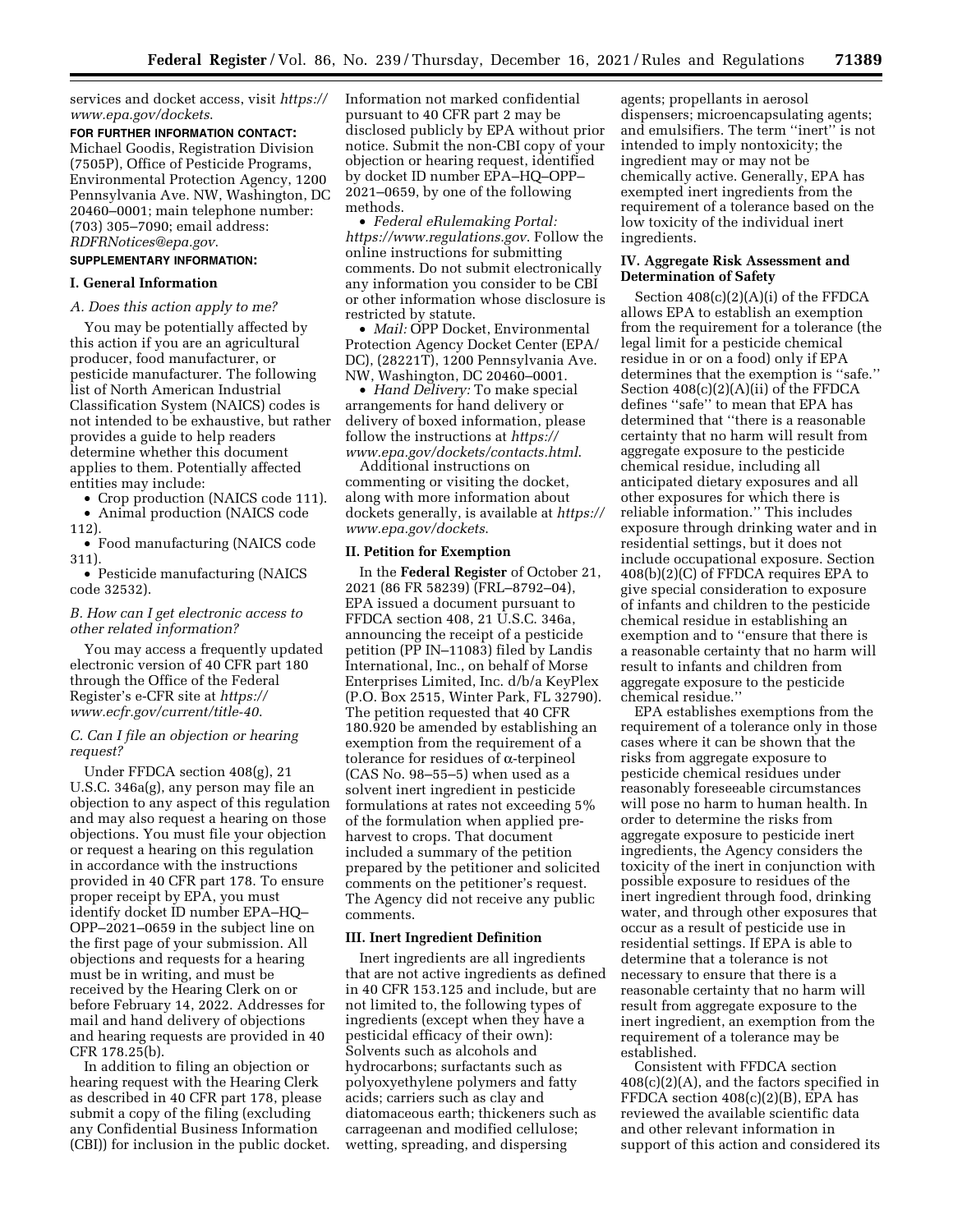validity, completeness and reliability and the relationship of this information to human risk. EPA has also considered available information concerning the variability of the sensitivities of major identifiable subgroups of consumers, including infants and children. EPA has sufficient data to assess the hazards of and to make a determination on aggregate exposure to  $\alpha$ -terpineol, including exposure resulting from the exemption established by this action. EPA's assessment of exposures and risks associated with  $\alpha$ -terpineol follows.

## *A. Toxicological Profile*

The acute oral and dermal toxicity of a-terpineol and related compounds is low. The acute oral  $LD_{50}$  (lethal dose) in rats is 2,830 milligrams/kilogram (mg/ kg) for  $\alpha$ -terpineol and 4,300 mg/kg for an  $\alpha$ -terpineol/ $\beta$ -terpineol mixture. The dermal  $LD_{50}$  in rabbits for terpineol is >3,000 mg/kg. No acute inhalation, primary eye irritation or dermal sensitization studies are available in the database.

The repeated-dose toxicity for  $\alpha$ terpineol and related compounds is low. The only effects observed (decreased food intake, increased cholesterol and increased triacylglycerol) occurred at the limit dose following treatment with a-terpineol for 14 days. No adverse effects were observed in a 20-week rat study with  $\alpha$ -terpenyl acetate or in a combined repeated dose with reproduction/developmental screening study in rats with terpineol.

No oral chronic or carcinogenicity studies are available for  $\alpha$ -terpineol. However, there are no structural alerts for carcinogenicity for  $\alpha$ -terpineol and there was no evidence of increased lung tumor incidence in mice treated intraperitoneally with  $\alpha$ -terpineol for 20 weeks, when compared to controls. There is also low concern for genotoxicity or mutagenicity, based on negative results in mammalian genotoxicity tests and most Ames tests.

Neurotoxicity and immunotoxicity toxicity studies are not available for review. However, no evidence of neurotoxicity or immunotoxicity is seen in the available studies.

## *B. Toxicological Points of Departure/ Levels of Concern*

No toxicological endpoint of concern for  $\alpha$ -terpineol has been identified in the database.

#### *C. Exposure Assessment*

*1. Dietary exposure.* Dietary exposure (food and drinking water) may occur from the proposed uses of  $\alpha$ -terpineol (*e.g.,* eating foods treated with pesticide formulations containing  $\alpha$ -terpineol,

and drinking water exposures). There is also potential for non-pesticide dietary  $exposure since  $\alpha$ -terpineol is a natural$ constituent of orange juice and is also used as a food additive. However, no endpoint of concern was identified. Therefore, an acute or chronic dietary exposure assessment is not necessary for  $\alpha$ -terpineol.

*2. Residential exposure.* The proposed pre-harvest use of  $\alpha$ -terpineol in crops is not anticipated to result in residential exposure. Residential exposure to  $\alpha$ terpineol may occur from existing pesticide uses as well as from nonpesticide products that may be used in and around the home, such as cosmetics, perfumes, toiletries, and cleaning products. However, based on the absence of a toxicological endpoint of concern, a quantitative assessment for residential exposure was not performed.

*3. Cumulative effects from substances with a common mechanism of toxicity.*  Section 408(b)(2)(D)(v) of FFDCA requires that, when considering whether to establish, modify, or revoke a tolerance or exemption, the Agency consider ''available information'' concerning the cumulative effects of a particular pesticide's residues and ''other substances that have a common mechanism of toxicity.''

EPA has not made a common mechanism of toxicity finding as to  $\alpha$ terpineol and any other substances and a-terpineol does not appear to produce a toxic metabolite produced by other substances. For the purposes of this action, therefore, EPA has not assumed that  $\alpha$ -terpineol has a common mechanism of toxicity with other substances. For information regarding EPA's efforts to determine which chemicals have a common mechanism of toxicity and to evaluate the cumulative effects of such chemicals, see EPA's website at *[https://](https://www.epa.gov/pesticides/cumulative) [www.epa.gov/pesticides/cumulative](https://www.epa.gov/pesticides/cumulative)*.

## *D. Safety Factor for Infants and Children*

Section 408(b)(2)(C) of FFDCA provides that EPA shall apply an additional tenfold margin of safety for infants and children in the case of threshold effects to account for prenatal and postnatal toxicity and the completeness of the database unless EPA concludes that a different margin of safety will be safe for infants and children. As part of its qualitative assessment, the Agency did not use safety factors for assessing risk, and no additional safety factor is needed for assessing risk to infants and children. Based on the low toxicity of  $\alpha$ -terpineol in the available studies, EPA has concluded that there are no

toxicological endpoints of concern for the U.S. population, including infants and children.

## *E. Aggregate Risks and Determination of Safety*

Taking into consideration all available information on  $\alpha$ -terpineol, EPA has determined that there is a reasonable certainty that no harm to the general population or any population subgroup, including infants and children, will result from aggregate exposure to  $\alpha$ terpineol residues. Therefore, the establishment of an exemption from the requirement of a tolerance under 40 CFR 180.920 for residues of  $\alpha$ -terpineol when used as a solvent inert ingredient in pesticide formulations at rates of 5% of the formulation in pre-harvest applications to crops is safe under FFDCA section 408.

#### **V. Other Considerations**

#### *A. Analytical Enforcement Methodology*

An analytical method is not required for enforcement purposes since the Agency is not establishing a numerical tolerance for residues of  $\alpha$ -terpineol in or on any food commodities. EPA is establishing a limitation on the amount of  $\alpha$ -terpineol that may be used in pesticide formulations applied preharvest. This limitation will be enforced through the pesticide registration process under the Federal Insecticide, Fungicide, and Rodenticide Act (''FIFRA''), 7 U.S.C. 136 *et seq.* EPA will not register any pesticide formulation for food use that exceeds  $5\%$   $\alpha$ -terpineol in the final pesticide formulation.

#### *B. International Residue Limits*

In making its tolerance decisions, EPA seeks to harmonize U.S. tolerances with international standards whenever possible, consistent with U.S. food safety standards and agricultural practices. EPA considers the international maximum residue limits (MRLs) established by the Codex Alimentarius Commission (Codex), as required by FFDCA section 408(b)(4). Codex is a joint United Nations Food and Agriculture Organization/World Health Organization food standards program, and it is recognized as an international food safety standardssetting organization in trade agreements to which the United States is a party. EPA may establish a tolerance that is different from a Codex MRL; however, FFDCA section 408(b)(4) requires that EPA explain the reasons for departing from the Codex level.

The Codex has not established a MRL for  $\alpha$ -terpineol.